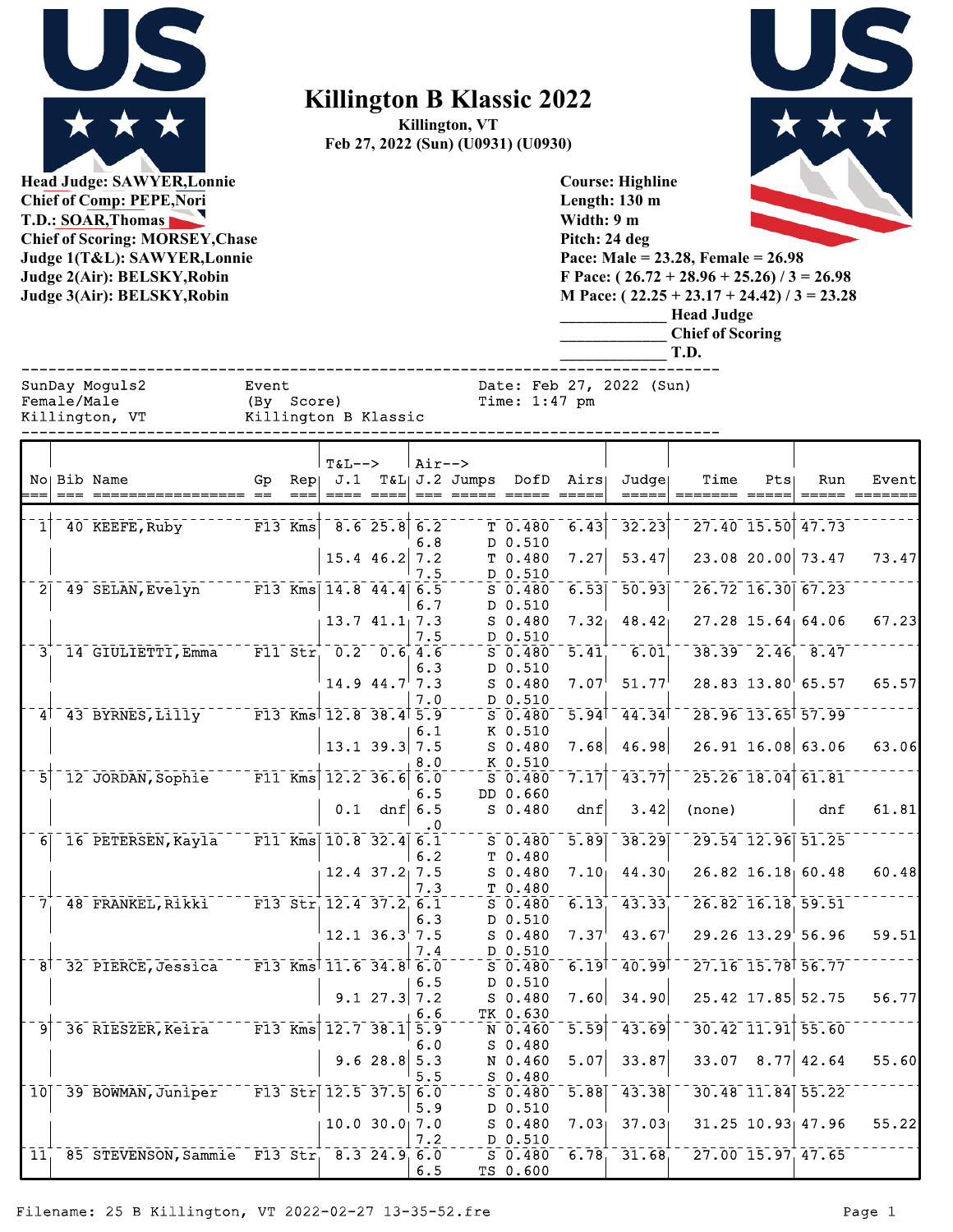Killington, VT

Event<br>(By Score)<br>Killington B Klassic

SunDay Moguls2 Event Date: Feb 27, 2022 (Sun)<br>Female/Male (By Score) Time: 1:47 pm

|                            |                                            |                      | $T&L-->$                                  |                                   | $Air--$    |                                |                      |                     |                  |                                                            |                   |                                    |       |
|----------------------------|--------------------------------------------|----------------------|-------------------------------------------|-----------------------------------|------------|--------------------------------|----------------------|---------------------|------------------|------------------------------------------------------------|-------------------|------------------------------------|-------|
|                            | No Bib Name                                | Gp                   |                                           |                                   |            | $\text{Rep}$ J.1 T&L J.2 Jumps | DofD                 | Airs                | Judgel           | Time                                                       | Pts               | Run                                | Event |
|                            |                                            |                      |                                           | $10.6$ 31.8 6.9                   |            |                                | $S$ 0.480            | 7.87                | 39.67            |                                                            | $27.50$ 15.38     | 55.05                              | 55.05 |
|                            |                                            |                      |                                           |                                   | 7.6        |                                | TS 0.600             |                     |                  |                                                            |                   |                                    |       |
| $\overline{12}$            | 78 LAFFERTY, Alexis                        |                      | $F13$ Msn $10.2$ 30.6 6.0                 |                                   |            |                                | $S$ 0.480            | $\overline{5.80}$   | 36.40            |                                                            | $25.39$ $17.88$   | 54.28                              |       |
|                            |                                            |                      |                                           |                                   | 6.1        |                                | T 0.480              |                     |                  |                                                            |                   |                                    |       |
|                            |                                            |                      |                                           | 4.5 $13.5$ 6.3                    |            |                                | $S$ 0.480            | 5.78                | 19.28            | 32.22                                                      |                   | $9.78$ 29.06                       | 54.28 |
|                            |                                            |                      |                                           |                                   | 6.0        |                                | N 0.460              |                     |                  |                                                            |                   |                                    |       |
| 13                         | 34 CUNNINGHAM, Ryan                        | $F13$ Kms            |                                           | $0.2$ dnf $5.9$                   | $\cdot$ 0  |                                | N 0.460              | dnf                 | 3.31             | (none)                                                     |                   | dnf                                |       |
|                            |                                            |                      |                                           | $12.2$ 36.6 5.5                   |            |                                | N 0.460              | 5.31                | 41.91            |                                                            | 30.94 11.30 53.21 |                                    | 53.21 |
|                            |                                            |                      |                                           |                                   | 5.8        |                                | $S$ 0.480            |                     |                  |                                                            |                   |                                    |       |
| 14                         | 79 LAFFERTY, Stella                        |                      | F15 Msn 12.3 36.9 5.8                     |                                   |            |                                | $S$ 0.480            | 5.27                | 42.17            |                                                            |                   | 31.52 10.61 52.78                  |       |
|                            |                                            |                      |                                           |                                   | 5.2        |                                | T 0.480              |                     |                  |                                                            |                   |                                    |       |
|                            |                                            |                      |                                           | $11.7 35.1$ 7.5                   | 7.0        |                                | $S$ 0.480<br>T 0.480 | 6.96                | 42.06            |                                                            |                   | $31.35$ $10.81$ <sup>1</sup> 52.87 | 52.87 |
|                            | 15 45 GANS, Symma                          |                      | F13 Kms <sup>7</sup> 8.3 24.9 6.2         |                                   |            |                                | $S$ 0.480            | 5.50                | 30.40            |                                                            |                   | $36.79$ 4.36 34.76                 |       |
|                            |                                            |                      |                                           |                                   | 5.5        |                                | N 0.460              |                     |                  |                                                            |                   |                                    |       |
|                            |                                            |                      |                                           | $11.7$ 35.1 5.5                   |            |                                | N 0.460              | 5.41                | 40.51            |                                                            |                   | $30.34$ 12.01 52.52                | 52.52 |
|                            |                                            |                      |                                           |                                   | 6.0        |                                | $S$ 0.480            |                     |                  |                                                            |                   |                                    |       |
| 16                         | 38 PALEY, Alexa                            | $F13$ Str            |                                           | $\overline{3.0}$ $\overline{9.0}$ | 5.7        |                                | $S$ 0.480<br>D 0.510 | $\overline{5.63}$   | 14.63            |                                                            |                   | 29.95 12.47 27.10                  |       |
|                            |                                            |                      |                                           | $9.8$ 29.4                        | 5.7<br>6.8 |                                | $S$ 0.480            | 6.57                | 35.97            |                                                            |                   | 27.89 14.92 50.89                  | 50.89 |
|                            |                                            |                      |                                           |                                   | 6.5        |                                | D 0.510              |                     |                  |                                                            |                   |                                    |       |
| 17                         | 17 GROGEAN, Cora                           |                      | $\overline{\text{F11}}$ Kms 11.0 33.0 5.1 |                                   |            |                                | N 0.460              | 4.78                | 37.78            |                                                            |                   | 30.84 11.42 49.20                  |       |
|                            |                                            |                      |                                           |                                   | 5.1        |                                | $S$ 0.480            |                     |                  |                                                            |                   |                                    |       |
|                            |                                            |                      |                                           | $6.4$ 19.2 6.5                    |            |                                | $S$ 0.480            | 6.14                | 25.34            | 43.97                                                      |                   | 25.34                              | 49.20 |
| 18                         | 3 CUNNINGHAM, Charlo F09 Kms               |                      |                                           | $5.5$ 16.5 4.5                    | 6.3        |                                | T 0.480<br>D 0.510   | 4.69                | 21.19            |                                                            | 27.11 15.84 37.03 |                                    |       |
|                            |                                            |                      |                                           |                                   | 5.0        |                                | $S_0.480$            |                     |                  |                                                            |                   |                                    |       |
|                            |                                            |                      |                                           | $6.8$ 20.4 5.5                    |            |                                | $S$ 0.480            | 2.64                | 23.04            | 33.35                                                      |                   | 8.44'31.48                         | 37.03 |
|                            |                                            |                      |                                           |                                   | . 0        |                                |                      |                     |                  |                                                            |                   |                                    |       |
| 19                         | 42 ESCOBAR, Madeline F13 Str 10.2 30.6 5.2 |                      |                                           |                                   |            |                                | N 0.460              | $4.93$ <sup>T</sup> | $-35.53$         | 41.83                                                      |                   | 35.53                              |       |
|                            |                                            |                      |                                           | $4.1$ 12.3 5.0                    | 5.3        |                                | $S$ 0.480<br>N 0.460 | 4.65                | 16.95            | 47.04                                                      |                   | 16.95                              | 35.53 |
|                            |                                            |                      |                                           |                                   | 4.9        |                                | $S$ 0.480            |                     |                  |                                                            |                   |                                    |       |
| $\overline{20}$            | 47 CORNETTE, Lily                          | $F13$ $Str$          | $1.2^{-}$                                 | $3.6$ 4.5                         |            |                                | $S$ 0.480            | 4.71                | 8.31             | 40.09                                                      | 0.45              | 8.76                               |       |
|                            |                                            |                      |                                           |                                   | 5.0        |                                | D 0.510              |                     |                  |                                                            |                   |                                    |       |
|                            |                                            |                      |                                           | $6.6$ 19.8 5.8                    |            |                                | $S$ 0.480            | 5.48                | 25.28            | 37.35                                                      |                   | $3.70$ 28.98                       | 28.98 |
| $\overline{21}$            | 2 LARKIN, Katelynn                         | F09 Kms              |                                           | $4.9$ 14.7 5.5                    | 5.3        |                                | D 0.510<br>N 0.460   | 5.26                | 19.96            | 34.01                                                      |                   | $7.66$ $27.62$                     |       |
|                            |                                            |                      |                                           |                                   | 5.7        |                                | $S$ 0.480            |                     |                  |                                                            |                   |                                    |       |
|                            |                                            |                      |                                           | $1.4 \quad 4.2 \,   \, 5.2$       |            |                                | N 0.460              | 5.03                | 9.23             | 40.72                                                      |                   | 9.23                               | 27.62 |
|                            |                                            |                      |                                           |                                   | 5.5        |                                | $S_0.480$            |                     |                  |                                                            |                   |                                    |       |
| $\overline{2}\overline{2}$ | 5 VANCE, Molly F09 Kms, 0.7 2.1 5.9        |                      |                                           |                                   |            |                                | $S$ 0.480            | $\overline{5.36}$   | 7.46             |                                                            | $38.99 - 1.75$    | 9.21                               |       |
|                            |                                            |                      |                                           | 1.4 $4.2^{1}$ 5.8                 | 5.5        |                                | N 0.460<br>$S$ 0.480 | 5.31                | 9.51             | 53.11                                                      |                   | 9.51                               | 9.51  |
|                            |                                            |                      |                                           |                                   | 5.5        |                                | N 0.460              |                     |                  |                                                            |                   |                                    |       |
|                            | $23^{\dagger}$ 46 VANCE, Khloe             |                      | $F13$ Kms <sup>1</sup> 0.1 0.3 3.5        |                                   |            |                                | N 0.460              | 3.05                |                  | $3.35$ <sup>1</sup> $49.74$                                |                   | 3.35                               |       |
|                            |                                            |                      |                                           |                                   | 3.0        |                                | S 0.480              |                     |                  |                                                            |                   |                                    |       |
|                            |                                            |                      | 0.1                                       |                                   | $0.3$ 5.0  |                                | S 0.480              | 4.47                |                  | $4.77$ 1:23.35                                             |                   | 4.77                               | 4.77  |
| $\overline{2}\overline{4}$ | 63 SCHWARTZ, Millie                        | $\overline{F15}$ Str |                                           | dns dns                           | 4.5        |                                | N 0.460              | dns                 | $\overline{dns}$ |                                                            |                   | dns                                |       |
|                            |                                            |                      |                                           |                                   |            |                                |                      |                     |                  |                                                            |                   |                                    |       |
|                            |                                            |                      |                                           | dns dns                           |            |                                |                      | dns                 | dns              |                                                            |                   | dns                                | dns   |
|                            |                                            |                      |                                           |                                   |            |                                |                      |                     |                  |                                                            |                   |                                    |       |
|                            | 24 64 PALEY, Leah F15 Str dns dns          |                      |                                           |                                   |            |                                |                      | dns                 | dns              |                                                            |                   | $\overline{dns}$                   |       |
|                            |                                            |                      |                                           | dns dns                           |            |                                |                      | dns                 | dns              |                                                            |                   | dns                                | dns   |
|                            |                                            |                      |                                           |                                   |            |                                |                      |                     |                  |                                                            |                   |                                    |       |
|                            |                                            |                      |                                           |                                   |            |                                |                      |                     |                  |                                                            |                   |                                    |       |
| 1 <sup>1</sup>             | 28 PERILLO, Joseph                         |                      | M11 Sgb 14.9 44.7 6.9                     |                                   |            |                                | TS 0.500             | 7.80                | $\bar{52.50}$    |                                                            |                   | 22.25 17.41 69.91                  |       |
|                            |                                            |                      |                                           |                                   | 6.7        |                                | 3 0.650              |                     |                  |                                                            |                   |                                    |       |
|                            |                                            |                      |                                           | 9.127.37.8                        | 5.9        |                                | TS 0.500<br>30.650   | 7.73                | 35.03            |                                                            |                   | 24.24 14.68 49.71                  | 69.91 |
|                            | $2$ 77 SALZ, Viggo                         |                      | M13 Kil 15.4 46.2 7.0                     |                                   |            |                                |                      |                     |                  | $5\overline{0.380}$ $5.47$ $51.67$ $23.17$ $16.15$ $67.82$ |                   |                                    |       |
|                            |                                            |                      |                                           |                                   |            |                                |                      |                     |                  |                                                            |                   |                                    |       |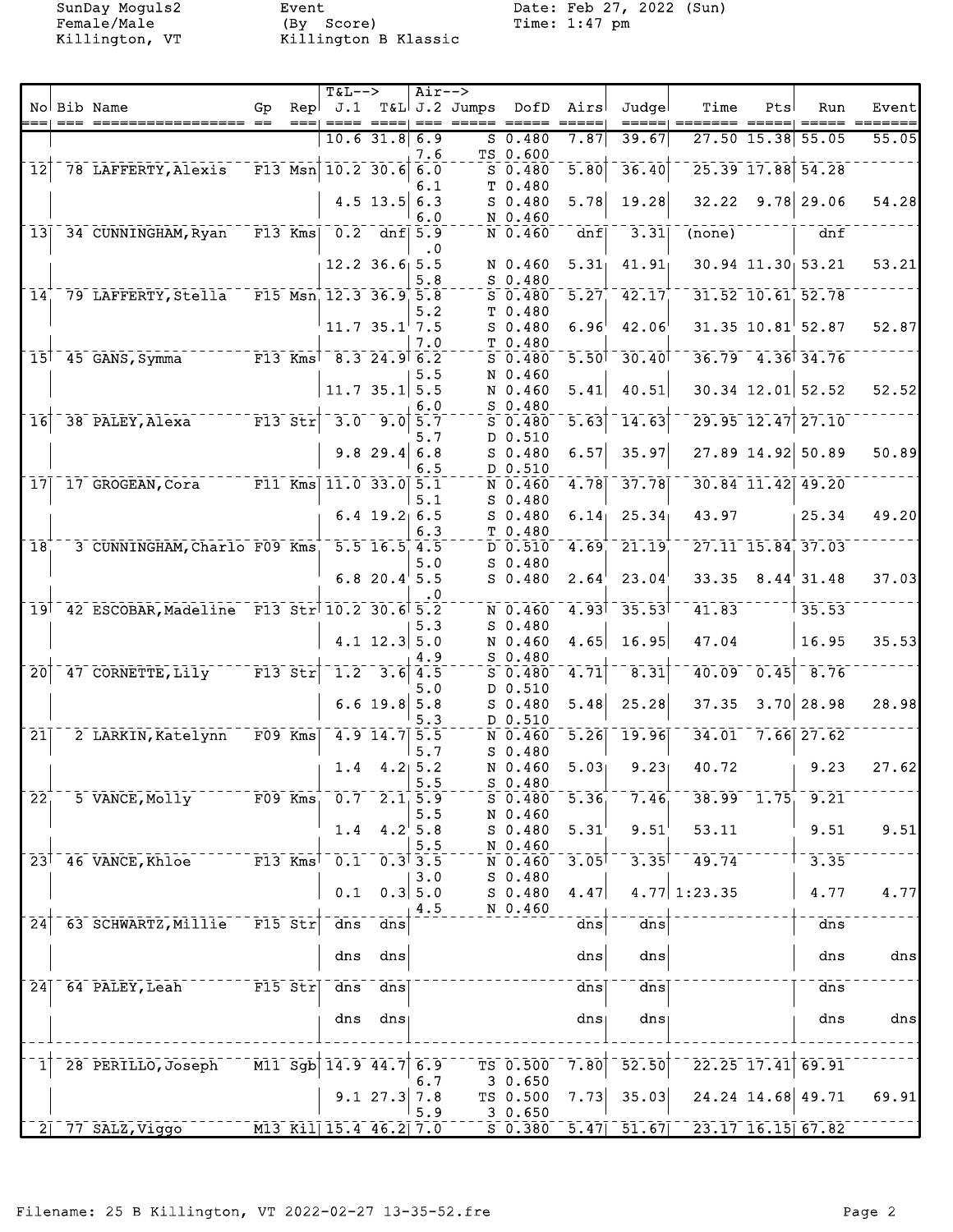Killington, VT

Event<br>(By Score)<br>Killington B Klassic

SunDay Moguls2 Event Date: Feb 27, 2022 (Sun)<br>Female/Male (By Score) Time: 1:47 pm

|                            |                                                                                |    |                                   | <b>T&amp;L--&gt;</b>     |                        | $Air--$                  |                         |                      |                     |                                          |                        |     |                        |       |
|----------------------------|--------------------------------------------------------------------------------|----|-----------------------------------|--------------------------|------------------------|--------------------------|-------------------------|----------------------|---------------------|------------------------------------------|------------------------|-----|------------------------|-------|
|                            | No Bib Name                                                                    | Gp | Repl<br>$==$                      | J.1                      |                        | $== =$                   | T&L J.2 Jumps DofD Airs |                      |                     | Judgel<br>=====                          | Time                   | Pts | Run                    | Event |
|                            |                                                                                |    |                                   |                          |                        | 7.4                      |                         | T 0.380              |                     |                                          |                        |     |                        |       |
|                            |                                                                                |    |                                   |                          | $15.6$ 46.8 8.0        |                          |                         | $S$ 0.380            | 7.29                | 54.09                                    |                        |     | 23.85 15.21 69.30      | 69.30 |
|                            |                                                                                |    |                                   |                          |                        | 8.5                      |                         | TS 0.500             |                     |                                          |                        |     |                        |       |
|                            | 3 <sup>+</sup> 81 LUND, Tucker M15 Cro <sup>+</sup> 15.0 45.0 <sup>+</sup> 7.2 |    |                                   |                          |                        |                          |                         | $S$ 0.380            | $\overline{5.61}^+$ | $50.61$ <sup>+</sup>                     |                        |     | $24.42$ $14.43$ 65.04  |       |
|                            |                                                                                |    |                                   |                          |                        | 7.6                      |                         | T 0.380              |                     |                                          |                        |     |                        |       |
|                            |                                                                                |    |                                   |                          | $13.9$ $41.7$ 8.0      |                          |                         | $S$ 0.380            | 7.34                | 49.04                                    |                        |     | 24.08 14.90 63.94      | 65.04 |
|                            | 4 76 LONG, Wesley M13 Kms 13.0 39.0 6.9                                        |    |                                   |                          |                        | 8.6                      |                         | TT 0.500<br>TT 0.500 | $\overline{5.92}$   | 44.92                                    |                        |     | 25.11 13.48 58.40      |       |
|                            |                                                                                |    |                                   |                          |                        | 6.5                      |                         | T <sub>0.380</sub>   |                     |                                          |                        |     |                        |       |
|                            |                                                                                |    |                                   |                          | $15.0$ 45.0 8.5        |                          |                         | TT 0.500             | 7.77                | 52.77                                    |                        |     | $26.08$ 12.15 64.92    | 64.92 |
|                            |                                                                                |    |                                   |                          |                        | 8.6                      |                         | K 0.410              |                     |                                          |                        |     |                        |       |
| 51                         | 52 MARTELL, Gabriel M13 Msn 14.1 42.3 6.7                                      |    |                                   |                          |                        |                          |                         | $S$ 0.380            | $\overline{6.43}$   | 48.73                                    |                        |     | $23.82$ 15.25 63.98    |       |
|                            |                                                                                |    |                                   |                          |                        | 9.5                      |                         | K 0.410              |                     |                                          |                        |     |                        |       |
|                            |                                                                                |    |                                   |                          | $14.8$ 44.4 7.8        |                          |                         | $S_0.380$            | 8.16                | 52.56                                    |                        |     | 26.11 12.10 64.66      | 64.66 |
|                            | 6 68 LAVERY, Rohan M15 Kms 14.6 43.8 7.0                                       |    |                                   |                          |                        | 8.0                      |                         | 30.650<br>$S_0.380$  | $\overline{5.35}$   | 49.15                                    |                        |     | 25.13 13.45 62.60      |       |
|                            |                                                                                |    |                                   |                          |                        | 7.1                      |                         | T 0.380              |                     |                                          |                        |     |                        |       |
|                            |                                                                                |    |                                   |                          | $13.0$ 39.0 7.2        |                          |                         | $S$ 0.380            | $5.54_1$            | 44.54                                    |                        |     | 25.07 13.53 58.07      | 62.60 |
|                            |                                                                                |    |                                   |                          |                        | 7.4                      |                         | T 0.380              |                     |                                          |                        |     |                        |       |
| $7^{\circ}$                | 56 VELENCHIK, Ryan M13 Kms 14.8 44.4 5.5                                       |    |                                   |                          |                        |                          |                         | $S$ $0.380$          | $4.21$ <sup>+</sup> | 48.61                                    |                        |     | 25.99 12.27 60.88      |       |
|                            |                                                                                |    |                                   |                          |                        | 5.6                      |                         | T 0.380              |                     |                                          |                        |     |                        |       |
|                            |                                                                                |    |                                   |                          | $12.8$ 38.4 7.5        | 7.1                      |                         | $S$ 0.380<br>T 0.380 | 5.54                | 43.94                                    |                        |     | $25.74$ 12.61 56.55    | 60.88 |
|                            | 8 55 GALLAZZINI, Leo                                                           |    |                                   | $M13$ Kms 13.6 40.8 7.5  |                        |                          |                         | $S\ \ 0.380$         | 6.70                | $-47.50$                                 |                        |     | 26.38 11.73 59.23      |       |
|                            |                                                                                |    |                                   |                          |                        | 9.4                      |                         | K 0.410              |                     |                                          |                        |     |                        |       |
|                            |                                                                                |    |                                   |                          | 8.625.87.6             |                          |                         | $S$ 0.380            | 6.57                | 32.37                                    | 29.45                  |     | $7.51$ 39.88           | 59.23 |
|                            |                                                                                |    |                                   |                          |                        | 9.0                      |                         | K 0.410              |                     |                                          |                        |     |                        |       |
| ⊺و⊺                        | 51 SPOSATO, Darren                                                             |    |                                   | $-M13$ Oms 12.9 38.7 5.9 |                        |                          |                         | $D$ 0.410            | $\overline{5.59}$   | 44.29                                    |                        |     | 25.24 13.30 57.59      |       |
|                            |                                                                                |    |                                   |                          |                        | 6.0                      |                         | $G_0.530$            | 6.81                | 28.41                                    |                        |     | $32.42$ $3.43$ 31.84   | 57.59 |
|                            |                                                                                |    |                                   |                          | $7.2$ 21.6 6.3         | 7.0                      |                         | N 0.360<br>30.650    |                     |                                          |                        |     |                        |       |
| 101                        | 74 WINTER, Aitan M15 Oms 13.5 40.5 5.9                                         |    |                                   |                          |                        |                          |                         | $S_0.380$            | 4.65                | 45.15                                    |                        |     | 27.63 10.02 55.17      |       |
|                            |                                                                                |    |                                   |                          |                        | 5.9                      |                         | D 0.410              |                     |                                          |                        |     |                        |       |
|                            |                                                                                |    |                                   |                          | 6.920.77.7.0           |                          |                         | $S$ 0.380            | $5.00_1$            | 25.70                                    | 50.59                  |     | 25.70                  | 55.17 |
|                            |                                                                                |    |                                   |                          |                        | 6.5                      |                         | N 0.360              |                     |                                          |                        |     |                        |       |
| 11                         | 71 ARMSTRONG, Nate M15 Str 12.2 36.6 6.0                                       |    |                                   |                          |                        |                          |                         | T 0.380<br>TS 0.500  | $\overline{5.53}$   | 42.13                                    |                        |     | 26.61 11.42 53.55      |       |
|                            |                                                                                |    |                                   |                          | $12.5$ 37.5 7.3        | 6.5                      |                         | $S$ 0.380            | 5.39                | 42.89                                    |                        |     | $26.48$ 11.60 54.49    | 54.49 |
|                            |                                                                                |    |                                   |                          |                        | 6.9                      |                         | T 0.380              |                     |                                          |                        |     |                        |       |
|                            | 12 24 MARINELLA, Thomas M11 Kms 12.3 36.9 6.1                                  |    |                                   |                          |                        |                          |                         | $S$ 0.380            |                     | $4.93$ <sup>-</sup> $41.83$ <sup>†</sup> |                        |     | 26.38 11.73 53.56      |       |
|                            |                                                                                |    |                                   |                          |                        | 6.4                      |                         | D 0.410              |                     |                                          |                        |     |                        |       |
|                            |                                                                                |    |                                   |                          | 10.4 $31.2$ 7.7        |                          |                         | $S$ 0.380            | 5.99                | 37.19                                    |                        |     | $28.57$ $8.72$ $45.91$ | 53.56 |
| $\overline{1}\overline{3}$ | 70 MAXWELL, William                                                            |    | $\overline{M15}$ $\overline{Str}$ |                          | $\overline{12.1}$ 36.3 | 7.5<br>$\bar{5} \cdot 8$ |                         | D 0.410<br>N 0.360   | $\overline{4.39}$   | $\overline{40.69}$                       |                        |     | 26.98 10.91 51.60      |       |
|                            |                                                                                |    |                                   |                          |                        | 6.1                      |                         | $S$ 0.380            |                     |                                          |                        |     |                        |       |
|                            |                                                                                |    |                                   |                          | $11.1$ 33.3            | 7.0                      |                         | S 0.380              | 5.13                | 38.43                                    |                        |     | 26.98 10.91 49.34      | 51.60 |
|                            |                                                                                |    |                                   |                          |                        | 6.5                      |                         | T0.380               |                     |                                          |                        |     |                        |       |
| $\overline{1}\overline{4}$ | 58 BOSTON, Liam                                                                |    | $M13$ Str                         |                          | $9.6$ 28.8 5.8         |                          |                         | $S$ 0.380            | $\overline{5.65}$   | 34.45                                    | 35.44                  |     | 34.45                  |       |
|                            |                                                                                |    |                                   |                          |                        | 6.9                      |                         | TS 0.500             |                     |                                          |                        |     |                        |       |
|                            |                                                                                |    |                                   |                          | $13.5$ 40.5 7.0        | 7.2                      |                         | D 0.410<br>S 0.380   | $5.60_1$            | 46.10                                    | 32.67                  |     | 3.09, 49.19            | 49.19 |
| $\overline{15}$            | 83 ROSELLA, Griffin                                                            |    |                                   | $M11$ $Msn$ 7.1 21.3 5.2 |                        |                          |                         | N 0.360              | 3.84                | $25.14$ <sup>+</sup>                     |                        |     | $31.14 - 5.19$ 30.33   |       |
|                            |                                                                                |    |                                   |                          |                        | 5.2                      |                         | T0.380               |                     |                                          |                        |     |                        |       |
|                            |                                                                                |    |                                   |                          | $11.0$ 33.0 6.4        |                          |                         | T <sub>0.380</sub>   | 5.12                | 38.12                                    |                        |     | $28.79$ $8.42$ $46.54$ | 46.54 |
|                            |                                                                                |    |                                   |                          |                        | 7.1                      |                         | S 0.380              |                     |                                          |                        |     |                        |       |
|                            | 16 27 LYON, Brendan                                                            |    |                                   | M11 Str 10.0 30.0 5.6    |                        |                          |                         | $S$ 0.380            | $\overline{4.21}$   | 34.21                                    |                        |     | $31.57 - 4.60$ 38.81   |       |
|                            |                                                                                |    |                                   |                          | $12.0$ 36.0 7.0        | 5.5                      |                         | T 0.380<br>$S$ 0.380 | 5.32                | 41.32                                    | 31.23                  |     | $5.07$ 46.39           | 46.39 |
|                            |                                                                                |    |                                   |                          |                        | 7.0                      |                         | T <sub>0.380</sub>   |                     |                                          |                        |     |                        |       |
| $\overline{17}$            | 25 CLARK, Owen                                                                 |    | $\overline{M11}$ $\overline{Str}$ |                          | $\overline{12.9}$ 38.7 | 5.5                      |                         | N 0.360              | 4.18                | 42.88                                    | 32.67                  |     | $3.09$ 45.97           |       |
|                            |                                                                                |    |                                   |                          |                        | 5.8                      |                         | $S$ 0.380            |                     |                                          |                        |     |                        |       |
|                            |                                                                                |    |                                   |                          | $13.3$ 39.9            | 6.2                      |                         | S 0.380              | 4.63                | 44.53                                    | 35.56                  |     | 44.53                  | 45.97 |
|                            |                                                                                |    |                                   |                          |                        | 6.0                      |                         | T 0.380              |                     |                                          |                        |     |                        |       |
|                            | 18 54 RICHARDSON, Owen M13 Kms 11.2 33.6 5.9                                   |    |                                   |                          |                        |                          |                         | T0.380               |                     | $4.55$ <sup>-38.15</sup>                 | $31.90$ $4.15$ $42.30$ |     |                        |       |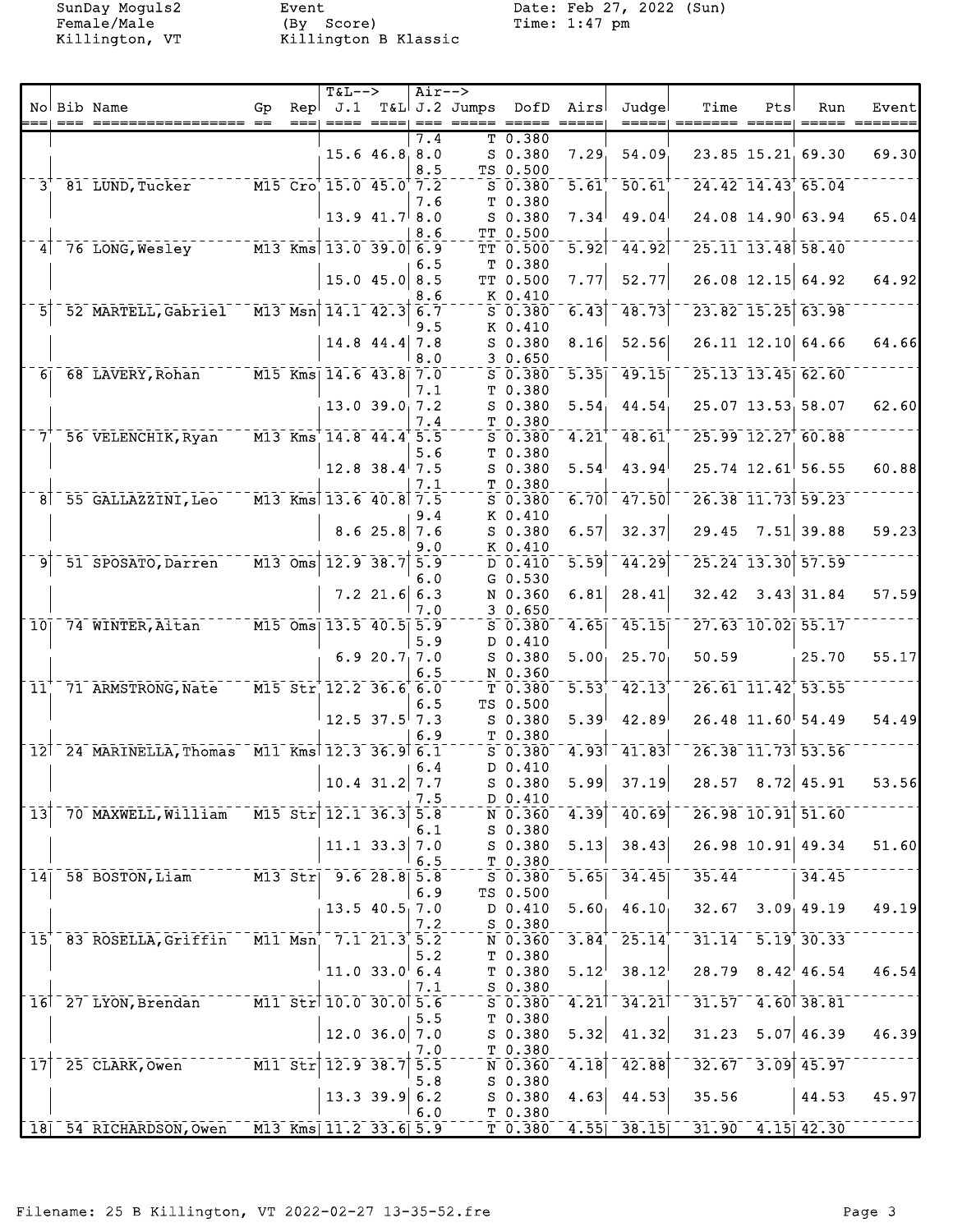Female/Male (By Score) Time: 1:47 pm Killington, VT Killington B Klassic

SunDay Moguls2 Event Date: Feb 27, 2022 (Sun)<br>Female/Male (By Score) Time: 1:47 pm

|                              |                              |                                                  |      | $T&L-->$          |                                                     | $Air--$             |                            |                                 |                     |                                      |       |     |                         |                |
|------------------------------|------------------------------|--------------------------------------------------|------|-------------------|-----------------------------------------------------|---------------------|----------------------------|---------------------------------|---------------------|--------------------------------------|-------|-----|-------------------------|----------------|
|                              | No Bib Name                  | Gp                                               | Repl |                   |                                                     |                     |                            | J.1 T&L J.2 Jumps DofD          | Airs                | Judgel                               | Time  | Pts | Run                     | Event          |
|                              |                              |                                                  | $==$ |                   |                                                     |                     | ==== ====  === ===== ===== |                                 | $== == ==$          | =====                                |       |     |                         |                |
|                              |                              |                                                  |      |                   | $12.3$ 36.9 7.1                                     | 6.1<br>7.5          |                            | $S$ 0.380<br>T 0.380<br>S 0.380 | 5.54                | 42.44                                | 33.02 |     | 2.61, 45.05             | 45.05          |
| 19 <sup>T</sup>              | 31 PERILLO, Michael M11 Sgb  |                                                  |      | $-5.5$ 16.5 6.0   |                                                     |                     |                            | TS 0.500<br>30.650              | $\overline{5.92}^+$ | $\sqrt{22.42}$                       |       |     | $28.27 - 9.14$ 31.56    |                |
|                              |                              |                                                  |      |                   | 8.926.77.6                                          | 4.5<br>5.5          |                            | TS 0.500<br>30.650              | 7.37                | 34.07                                | 28.71 |     | 8.53   42.60            | 42.60          |
|                              | 20 84 SHAPIRO, Owen          | $- -  \overline{M13}$ Msn                        |      |                   | $9.7$ 29.1 5.8                                      |                     |                            | $S$ 0.380<br>T 0.380            |                     | $4.32$ <sup>-33.42</sup>             |       |     | $29.02 - 8.10$ 41.52    |                |
|                              |                              |                                                  |      |                   | $5.8$ 17.4 $5.3$                                    | 5.6<br>5.4          |                            | $S$ 0.380<br>N 0.360            | 3.95                | 21.35                                | 34.18 |     | $1.01$ 22.36            | 41.52          |
| $\overline{21}$              | 7 STUART, Blake              | $M09$ Kms                                        |      |                   | $7.1$ 21.3 5.5                                      | 5.9                 |                            | N 0.360<br>$S$ 0.380            | $\overline{4.22}$   | 25.52                                | 34.92 |     | 25.52                   |                |
|                              |                              |                                                  |      |                   | $9.929.7$ 5.5                                       | 5.8                 |                            | N 0.360<br>$S$ 0.380            | 4.18                | 33.88                                | 32.18 |     | $3.76$ 37.64            | 37.64          |
|                              | 22 23 ISGRIG, Samuel M11 Kms |                                                  |      |                   | $7.7$ 23.1 5.3                                      | 5.1                 |                            | N 0.360<br>$S$ 0.380            | 3.83                | $\overline{26.93}$                   |       |     | 33.63 1.77 28.70        |                |
|                              |                              |                                                  |      |                   | $3.8$ 11.4 4.5                                      | 4.0                 |                            | $S$ 0.380<br>N 0.360            | 3.15                | 14.55                                | 41.53 |     | 14.55                   | 28.70          |
| $\overline{2}3$ <sup>+</sup> | 9 GORDON, Griffin            | $M09$ Sms                                        |      |                   | $\overline{5.3}$ $\overline{15.9}$ $\overline{5.0}$ | 5.5                 |                            | N 0.360<br>S 0.380              | 3.89                | 19.79                                | 35.38 |     | 19.79                   |                |
|                              |                              |                                                  |      |                   | 7.021.05.2                                          | 5.3                 |                            | N 0.360<br>S 0.380              | 3.88                | 24.88                                | 34.14 |     | $1.07$ <sup>25.95</sup> | 25.95          |
|                              | 24 80 LAFFERTY, Tucker       | $\overline{M13}$ $\overline{Msn}$                |      |                   | $6.9$ $20.7$ $5.9$                                  | 5.8                 |                            | $S$ 0.380<br>T 0.380            |                     | $\overline{4.44}$ <sup>-</sup> 25.14 | 53.26 |     | 25.14                   |                |
|                              |                              |                                                  |      |                   | 6.1 $18.3$ 7.0                                      | 6.9                 |                            | $S$ 0.380<br>T 0.380            | 5.28                | 23.58                                | 37.95 |     | 23.58                   | 25.14          |
| $\overline{25}$              | 82 ROSELLA, Collin           | $\overline{M13}$ $\overline{Msn}$                |      |                   | $\overline{5.9}$ $\overline{17.7}$ $\overline{5.9}$ | 5.5                 |                            | $5^{\circ}$ 0.380<br>T 0.380    | 4.33                | 22.03                                | 35.22 |     | 22.03                   |                |
|                              |                              |                                                  |      | 0.1               |                                                     | $0.3$ 5.6<br>. 0    |                            | 30.650                          | 3.64                | 3.94                                 | 49.80 |     | 3.94                    | 22.03          |
|                              | 26 29 KEEFE, Brian M11 Kms   |                                                  |      |                   | $0.1 - 0.3$ 5.9                                     | 4.9                 |                            | K 0.410<br>N 0.360              | 4.17                | 4.47                                 | 46.10 |     | 4.47                    |                |
|                              |                              |                                                  |      |                   | $4.9$ 14.7 6.0                                      | 5.8                 |                            | N 0.360<br>$S$ 0.380            | 4.36                | 19.06                                | 37.59 |     | 19.06                   | 19.06          |
| 27                           | 30 WALKER, Henry             | $ \overline{M11}$ Kms                            |      |                   | $2.4 - 7.26$ .                                      | 5.5                 |                            | $S$ 0.380<br>T 0.380            | 4.40                | 11.60                                | 48.35 |     | 11.60                   |                |
|                              |                              |                                                  |      | 3.0               |                                                     | $9.0^{+}5.8$<br>5.5 |                            | $S_0.380$<br>N 0.360            | 4.18                | 13.18                                | 42.62 |     | 13.18                   | 13.18          |
|                              | 28 10 KENWORTHY, Ryan        | --- M09 Omsl                                     |      | dns               | dns                                                 |                     |                            |                                 | dns                 | $\frac{1}{\text{dns}}$               |       |     | dns                     |                |
|                              |                              |                                                  |      |                   | dns dns                                             |                     |                            |                                 | $\frac{dns}{ }$     | $\frac{d}{ds}$                       |       |     | dns                     | dns            |
| 28                           | 73 DJIKAEV, Marc             | $\overline{M15}$ $\overline{S}$ g $\overline{b}$ |      | $\overline{d}$ ns | $\overline{dns}$                                    |                     |                            |                                 | dns                 | dns                                  |       |     | dns                     |                |
|                              |                              |                                                  |      | dns               | dns                                                 |                     |                            |                                 | dns                 | dns                                  |       |     | dns                     | $\frac{d}{ds}$ |
| 28                           | 69 AHERN, John               | M15 Str                                          |      | dns               | dns                                                 |                     |                            |                                 | dns                 | dns                                  |       |     | dns                     |                |
|                              |                              |                                                  |      | dns               | dns                                                 |                     |                            |                                 | dns                 | dns                                  |       |     | dns                     | $\frac{d}{ds}$ |
|                              |                              |                                                  |      |                   |                                                     |                     |                            |                                 |                     |                                      |       |     |                         |                |

Male = 23.28, Female = 26.98

Winfree 2022.00, B Rules, Rand=957 @11:25a(22-2-27), M2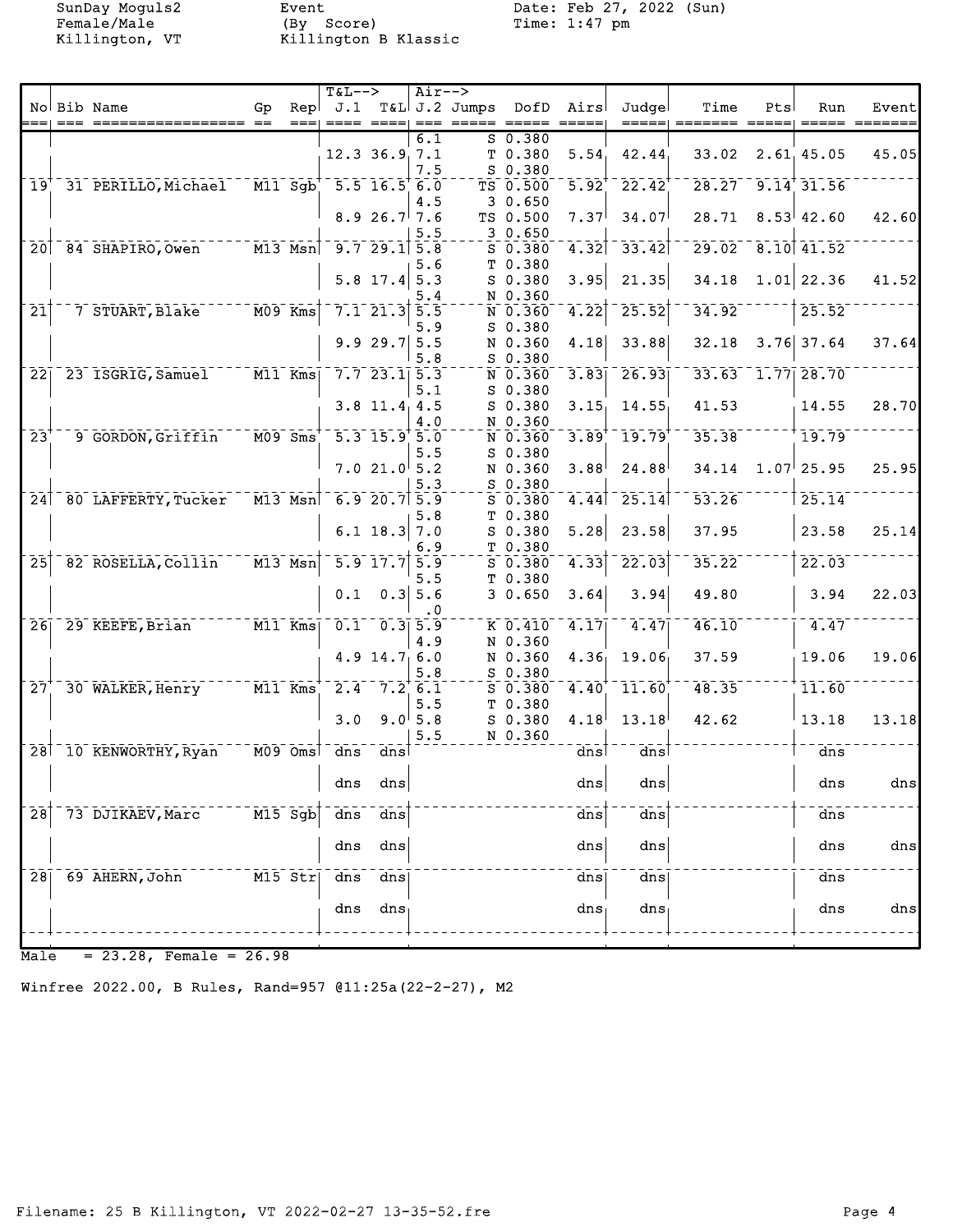|                                                  | Female/Male | Killington, VT           Killington B Klassic                                                                                                                                                                                                                             | (By Group Score) |                                                                                             | Time: 1:48 pm |
|--------------------------------------------------|-------------|---------------------------------------------------------------------------------------------------------------------------------------------------------------------------------------------------------------------------------------------------------------------------|------------------|---------------------------------------------------------------------------------------------|---------------|
|                                                  |             | No Bib# Name                                                                                                                                                                                                                                                              | Gp               | Representing                                                                                | Score         |
|                                                  |             |                                                                                                                                                                                                                                                                           | $=$              | ============                                                                                | ======:       |
|                                                  |             |                                                                                                                                                                                                                                                                           |                  |                                                                                             |               |
| 1 <sub>1</sub>                                   |             | 3 CUNNINGHAM, Charlotte F09 Kms Killingt                                                                                                                                                                                                                                  |                  |                                                                                             | 37.03         |
| $\overline{2}$                                   |             | 2 LARKIN, Katelynn 199 Kms Killingt                                                                                                                                                                                                                                       |                  |                                                                                             | 27.62         |
|                                                  |             | 5 VANCE, Molly                                                                                                                                                                                                                                                            |                  | $\overline{F09}$ Kms Killingt                                                               | $-9.51$       |
| $1^{\top}$                                       |             |                                                                                                                                                                                                                                                                           |                  |                                                                                             | 65.57         |
|                                                  |             | 14 GIULIETTI, Emma<br>12 JORDAN, Sophie<br>16 PETERSEN, Kayla ------ F11 Kms Killingt<br>16 PETERSEN, Kayla ------ F11 Kms Killingt<br>17 CPOCEAN Cora                                                                                                                    |                  |                                                                                             | 61.81         |
| $\frac{2}{3}$                                    |             |                                                                                                                                                                                                                                                                           |                  |                                                                                             | 60.48         |
|                                                  |             | 17 GROGEAN, Cora                                                                                                                                                                                                                                                          |                  | F11 Kms Killingt                                                                            | 49.20         |
| 4 <sub>1</sub>                                   |             |                                                                                                                                                                                                                                                                           |                  |                                                                                             |               |
|                                                  |             | 40 KEEFE, Ruby ___________                                                                                                                                                                                                                                                |                  | F13 Kms Killingt                                                                            | 73.47         |
| $\begin{bmatrix} 1 \\ 2 \\ 3 \\ 4 \end{bmatrix}$ |             |                                                                                                                                                                                                                                                                           |                  |                                                                                             |               |
|                                                  |             |                                                                                                                                                                                                                                                                           |                  |                                                                                             |               |
|                                                  |             |                                                                                                                                                                                                                                                                           |                  |                                                                                             |               |
| $\overline{5}$                                   |             |                                                                                                                                                                                                                                                                           |                  |                                                                                             |               |
|                                                  |             |                                                                                                                                                                                                                                                                           |                  |                                                                                             |               |
| $\begin{bmatrix} 6 \\ 7 \end{bmatrix}$           |             |                                                                                                                                                                                                                                                                           |                  |                                                                                             |               |
| $\overline{8}$ ]                                 |             |                                                                                                                                                                                                                                                                           |                  |                                                                                             |               |
|                                                  |             |                                                                                                                                                                                                                                                                           |                  |                                                                                             |               |
| פ <sup>−</sup><br> סב                            |             |                                                                                                                                                                                                                                                                           |                  |                                                                                             |               |
| $\bar{1}\bar{1}$                                 |             |                                                                                                                                                                                                                                                                           |                  |                                                                                             |               |
| $\overline{1}\overline{2}^{\overline{1}}$        |             |                                                                                                                                                                                                                                                                           |                  |                                                                                             |               |
| $\overline{13}$                                  |             |                                                                                                                                                                                                                                                                           |                  |                                                                                             |               |
| $\overline{1}\overline{4}$                       |             |                                                                                                                                                                                                                                                                           |                  |                                                                                             |               |
| $\bar{1}5\bar{1}$                                |             | 40 KEEFE, Ruby<br>49 SELAN, Evelyn<br>49 SELAN, Evelyn<br>43 BYRNES, Lilly<br>43 BYRNES, Lilly<br>48 FRANKEL, Rikki<br>48 FRANKEL, Rikki<br>48 FRANKEL, Rikki<br>48 FRANKEL, Rikki<br>48 FRANKEL, Rikki<br>48 FRANKEL, Rikki<br>49 SELAN, Rein<br>48 F<br>46 VANCE, Khloe |                  | <b>FI3 Kms Killingt</b>                                                                     | 4.77          |
| $\mathbf{\bar{1}}_{1}^{+}$                       |             | 79 LAFFERTY, Stella F15 Msn Mount Sn <sub>1</sub> 52.87                                                                                                                                                                                                                   |                  |                                                                                             |               |
|                                                  |             | 64 PALEY, Leah F15 Str Stratton dns                                                                                                                                                                                                                                       |                  |                                                                                             |               |
| $\frac{2}{2}$                                    |             | 63 SCHWARTZ, Millie                                                                                                                                                                                                                                                       |                  | F15 Str Stratton                                                                            | dns           |
|                                                  |             |                                                                                                                                                                                                                                                                           |                  |                                                                                             |               |
| $\mathbf{1}^{\dagger}$                           |             | 7 STUART, Blake                                                                                                                                                                                                                                                           |                  | -------- M09 Kms Killingt <sup>-</sup> 37.64<br>n <sub>-----</sub> - M09 Sms Stratton 25.95 |               |
| $\frac{2}{3}$                                    |             | 9 GORDON, Griffin                                                                                                                                                                                                                                                         |                  |                                                                                             |               |
|                                                  |             | 10 KENWORTHY,Ryan                                                                                                                                                                                                                                                         |                  | M09 Oms Okemo <sup>--</sup>                                                                 | dns           |
|                                                  |             |                                                                                                                                                                                                                                                                           |                  |                                                                                             |               |
| $\frac{1}{2}$                                    |             | 28 PERILLO, Joseph                                                                                                                                                                                                                                                        |                  | M11 Sgb Sugarbus                                                                            | 69.91         |
|                                                  |             | 24 MARINELLA, Thomas                                                                                                                                                                                                                                                      |                  | M11 Kms Killingt                                                                            | 53.56         |
|                                                  |             | 83 ROSELLA, Griffin                                                                                                                                                                                                                                                       |                  | M11 Msn Mount Sn                                                                            | 46.54         |
| $\mathbf{4}^{\mathsf{\dagger}}$                  |             | 27 LYON, Brendan                                                                                                                                                                                                                                                          |                  | M11 Str Stratton <sup>1</sup>                                                               | 46.39         |
| $\frac{5}{6}$                                    |             | 25 CLARK, Owen                                                                                                                                                                                                                                                            |                  | M11 Str Stratton 45.97                                                                      |               |
|                                                  |             | 31 PERILLO, Michael                                                                                                                                                                                                                                                       |                  | M11 Sgb Sugarbus                                                                            | 42.60         |
| $\frac{7}{8}$                                    |             | 23 ISGRIG, Samuel                                                                                                                                                                                                                                                         |                  | M11 Kms Killingt                                                                            | 28.70         |
|                                                  |             | 29 KEEFE, Brian                                                                                                                                                                                                                                                           |                  | M11 Kms Killingt                                                                            | 19.06         |
| $\overline{9}$                                   |             | 30 WALKER, Henry                                                                                                                                                                                                                                                          |                  | M11 Kms Killingt                                                                            | 13.18         |
| $\mathbf{1}^{\mathsf{T}}$                        |             | 77 SALZ, Viggo                                                                                                                                                                                                                                                            |                  | M13 Killington M                                                                            | 69.30         |
| $\bar{2}$                                        |             | 76 LONG, Wesley                                                                                                                                                                                                                                                           |                  | M13 Kms Killingt                                                                            | 64.92         |
|                                                  |             | 52 MARTELL, Gabriel                                                                                                                                                                                                                                                       |                  | M13 Msn Mount Sn                                                                            | 64.66         |
| $\frac{3}{4}$<br>$\frac{4}{5}$                   |             | 56 VELENCHIK, Ryan                                                                                                                                                                                                                                                        |                  | M13 Kms Killingt                                                                            | 60.88         |
|                                                  |             | 55 GALLAZZINI, Leo                                                                                                                                                                                                                                                        |                  | M13 Kms Killingt                                                                            | 59.23         |
|                                                  |             | 51 SPOSATO, Darren                                                                                                                                                                                                                                                        |                  | M13 Oms Okemo                                                                               | 57.59         |
| $\begin{bmatrix} 6 \\ 7 \end{bmatrix}$           |             | 58 BOSTON, Liam                                                                                                                                                                                                                                                           |                  | M13 Str Stratton                                                                            | 49.19         |
| $\bar{8}$                                        |             | 54 RICHARDSON, Owen                                                                                                                                                                                                                                                       |                  | M13 Kms Killingt                                                                            | 45.05         |
| $\overline{9}$                                   |             | 84 SHAPIRO, Owen                                                                                                                                                                                                                                                          |                  | M13 Msn Mount Sn                                                                            | 41.52         |
| 10                                               |             | 80 LAFFERTY, Tucker                                                                                                                                                                                                                                                       |                  | M13 Msn Mount Sn                                                                            | 25.14         |
| 11                                               |             | 82 ROSELLA, Collin                                                                                                                                                                                                                                                        |                  | M13 Msn Mount Sn                                                                            | 22.03         |
|                                                  |             |                                                                                                                                                                                                                                                                           |                  |                                                                                             |               |